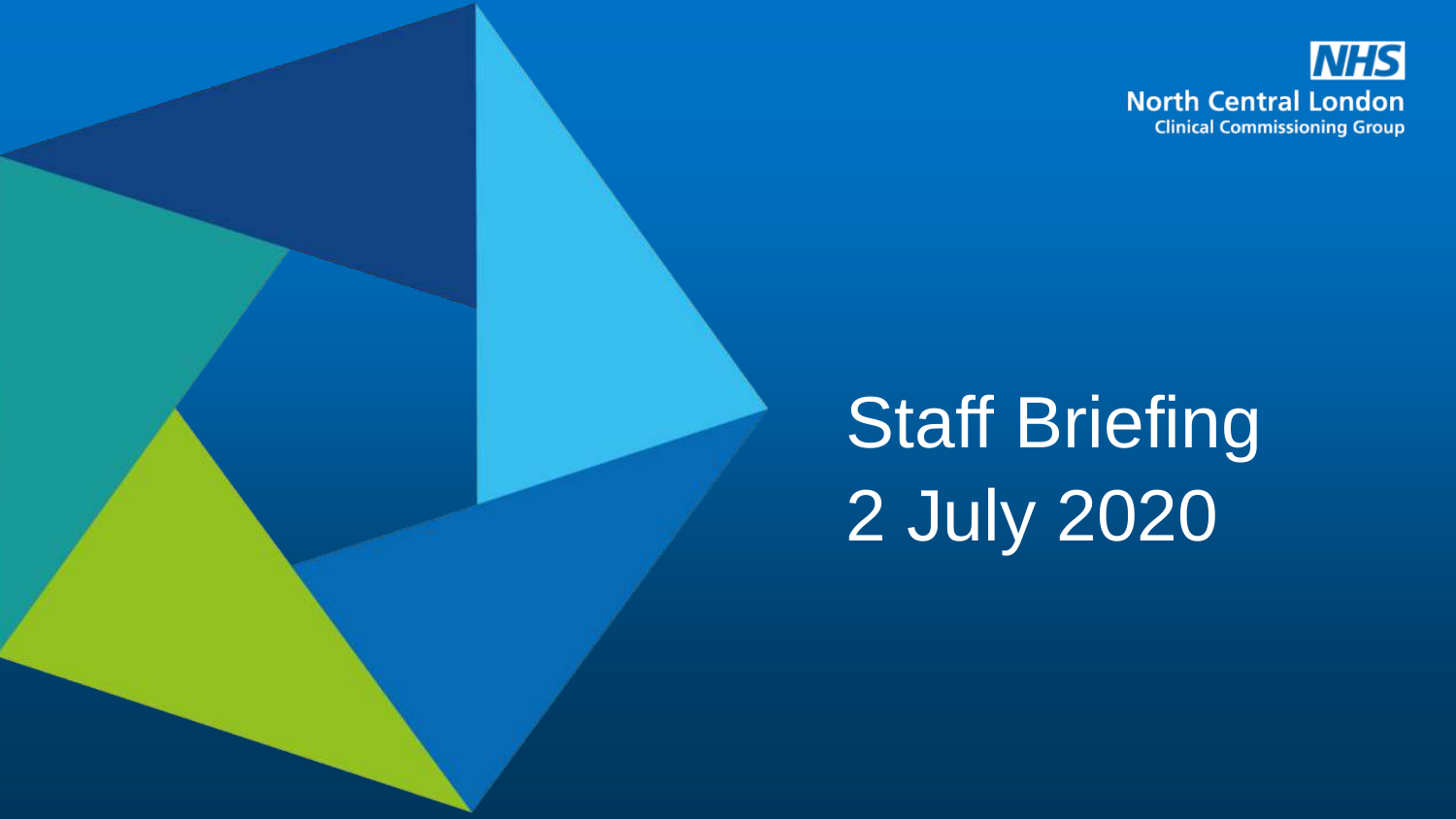

#### NHS Annual Staff Survey Results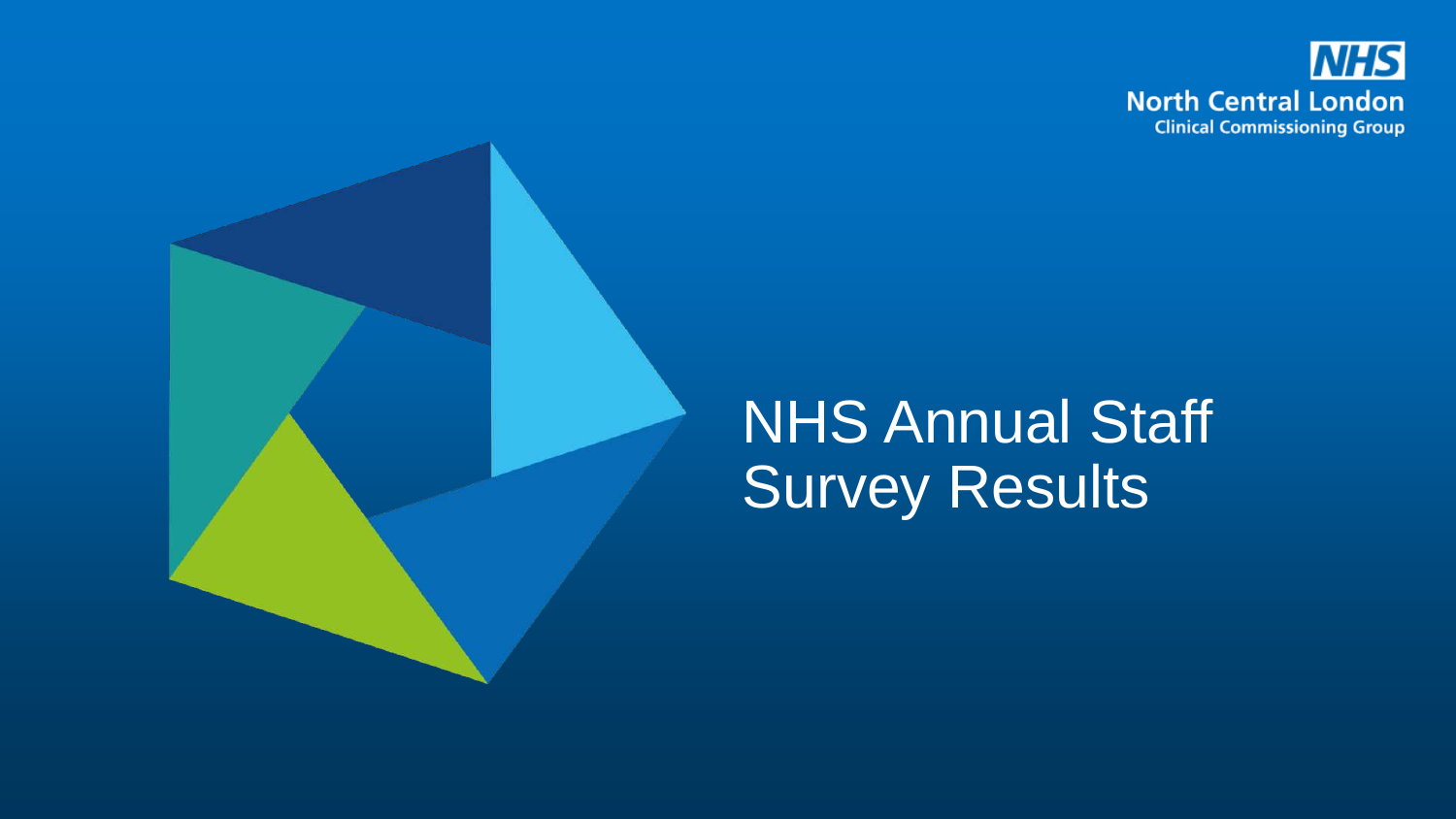# NHS Annual Staff Survey Results



- The 2019 staff survey took place between December 2019 and January 2020.
- The staff survey was administered by Picker on behalf of all individual NCL CCGs (Barnet, Camden, Enfield, Haringey and Islington).
- A bespoke survey was administered broadly based on the national staff survey themes and questions, together with some tailored questions. There was a total of 23 core questions.
- The Central Teams Directorate is new to the 2019 survey and therefore there is no comparison data against the 2018 data. Central Teams include the Executive Team, Corporate Services, STP and Performance and Assurance Directorates.
- The 2019 national average results presented in this report are based on the results of 66 CCGs across England.
- National average results are only available for those questions which the CCG have based on the 2019 national staff survey questions (not for the bespoke questions).
- The response rate for the 2019 staff survey was 61%, which was less than the 2018 average of 76% across the NCL CCGs.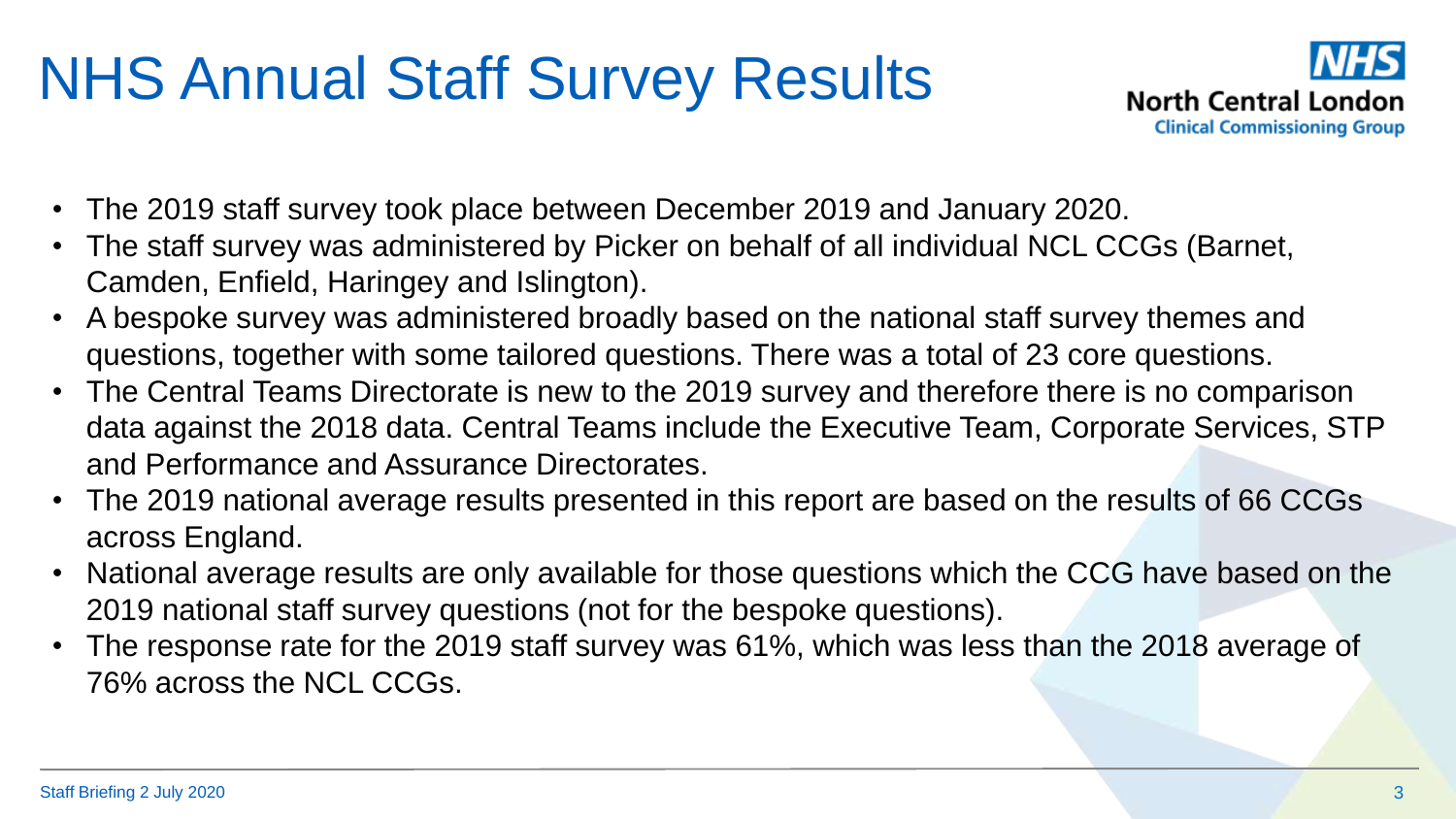# Highlights from 2019 survey results



Areas that have improved in comparison to the 2018 results and/or are above the national average.

- Effective communication between senior managers and staff.
- Managers giving clear feedback on work.
- Ability of staff to meet conflicting demands.
- Staff have clear work objectives.
- Staff have realistic time pressures.
- Staff always know what their work responsibilities are.
- Appraisals helped staff undertake their role.
- Managers asking for opinions before making decisions that affect my work.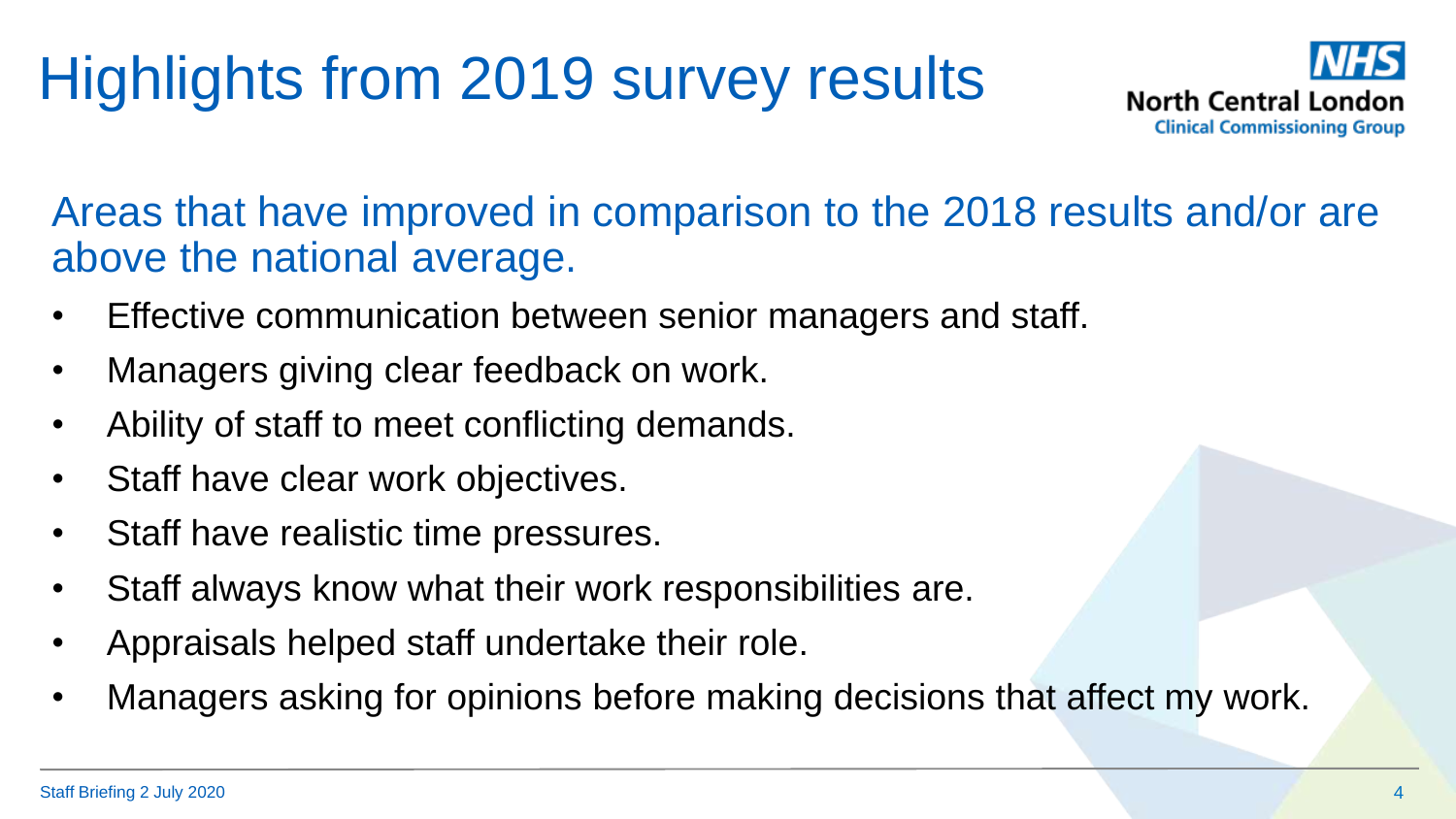# Highlights from 2019 survey results



Areas that have improved in comparison to the 2018 results and/or are above the national average.

- Staff satisfaction with recognition for good work.
- Staff satisfaction with the extent organisation values their work.
- Staff satisfaction with support from line managers.
- The organisation acts fairly in relation to career progression.
- Staff would recommend the organisation as a place to work.
- Staff feel they can make improvements in their area of work.
- Staff don't often think about leaving the organisation.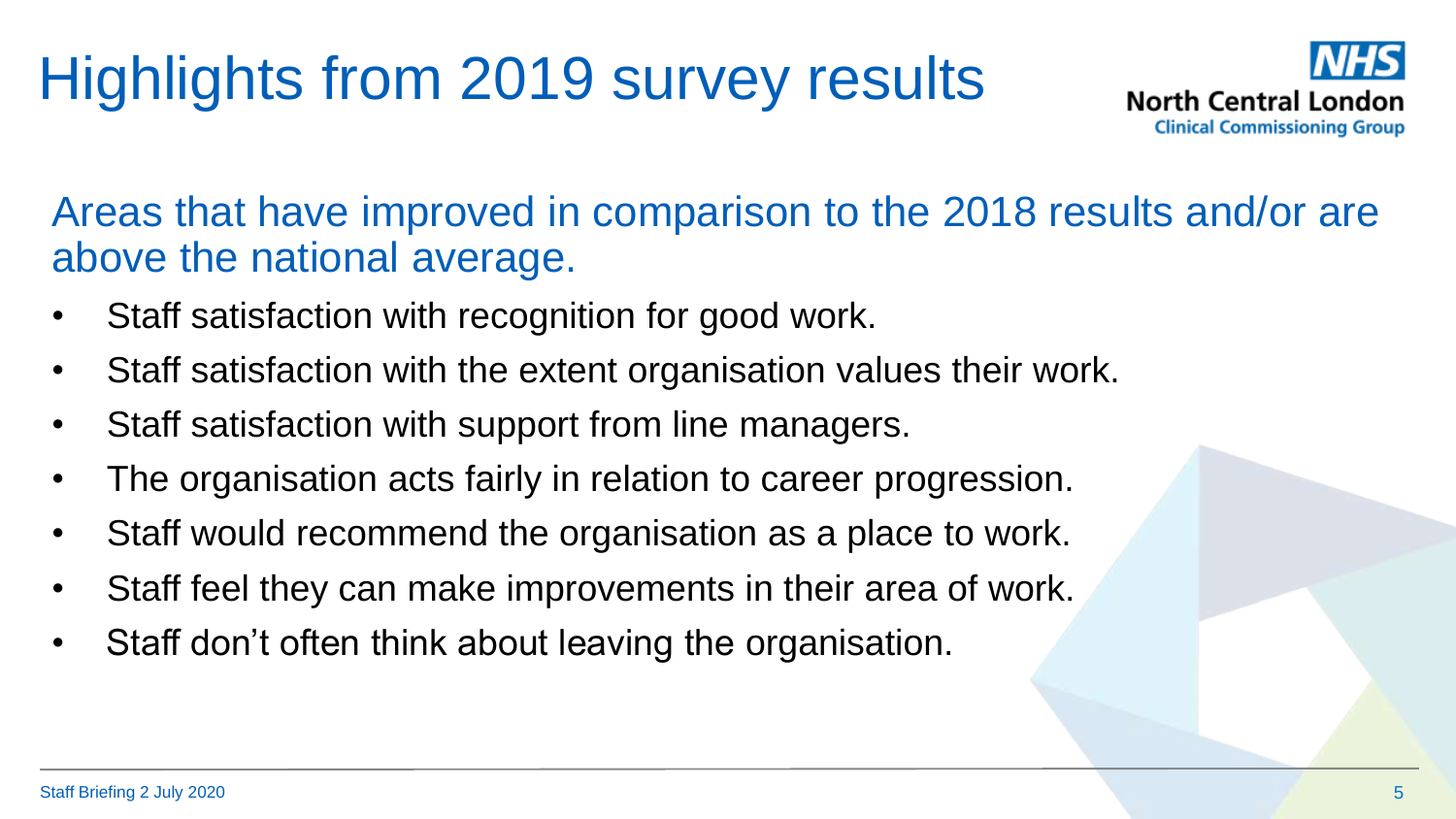# Areas for improvement from 2019 survey results



Areas that have regressed in comparison to the 2018 results and/or are below the national average.

- Encouragement from manager at work.
- Support from manager in a crisis.
- Support from manager with difficult tasks.
- Increase in staff experiencing harassment, bullying/abuse from managers.
- Involvement in changes that affect work.
- Satisfaction with flexible working opportunities.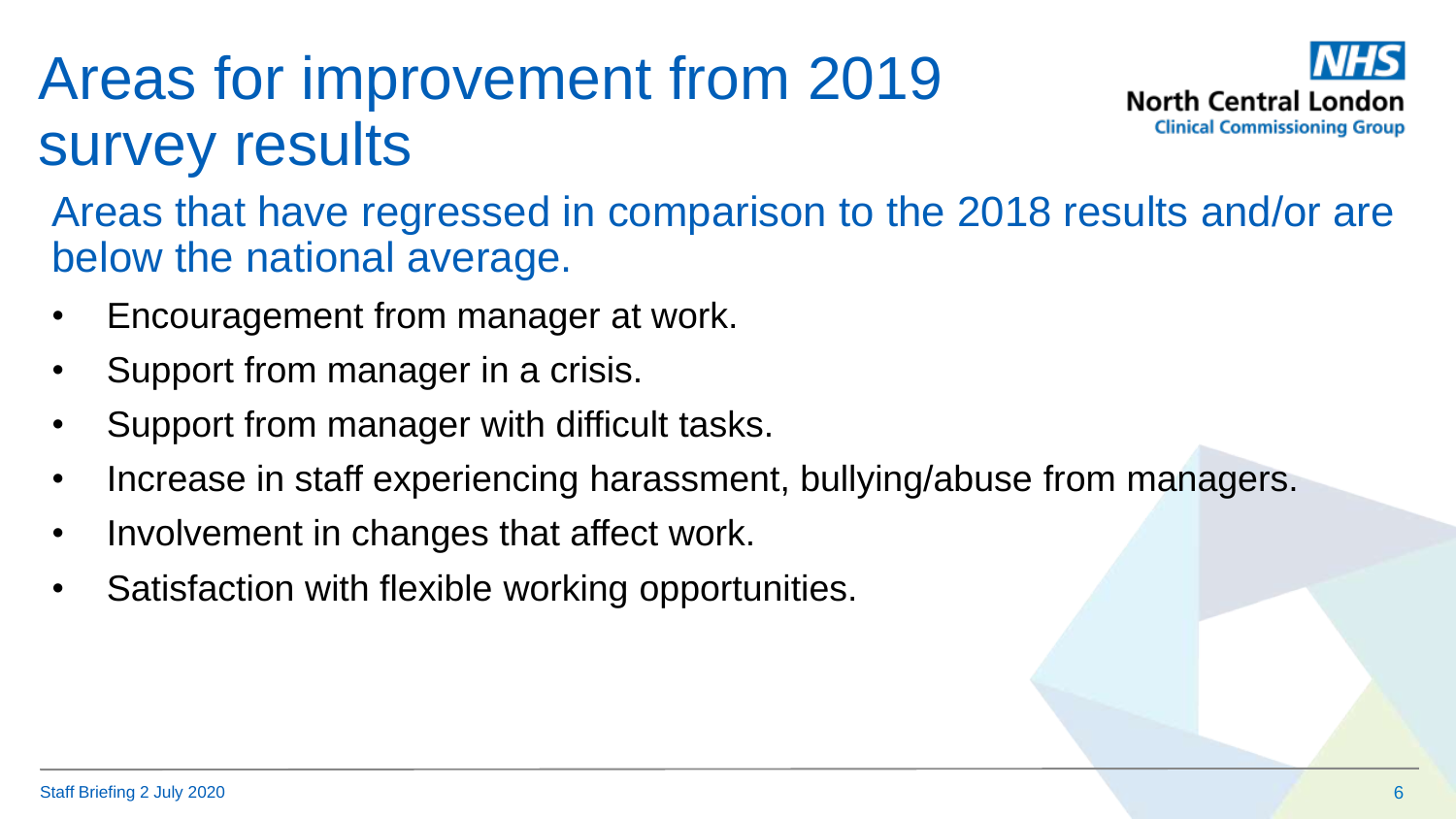# Areas for improvement from 2019 survey results



Areas that have regressed in comparison to the 2018 results and/or are below the national average.

- Staff are often/always enthusiastic about their job.
- Organisation takes positive action on health and wellbeing.
- Reduction in staff accessing training and development in the last 12 months.
- Increase in staff coming into work when not well.
- Increase in staff working additional hours above contracted hours.
- Increase in staff likely to look for a job in the next 12 months.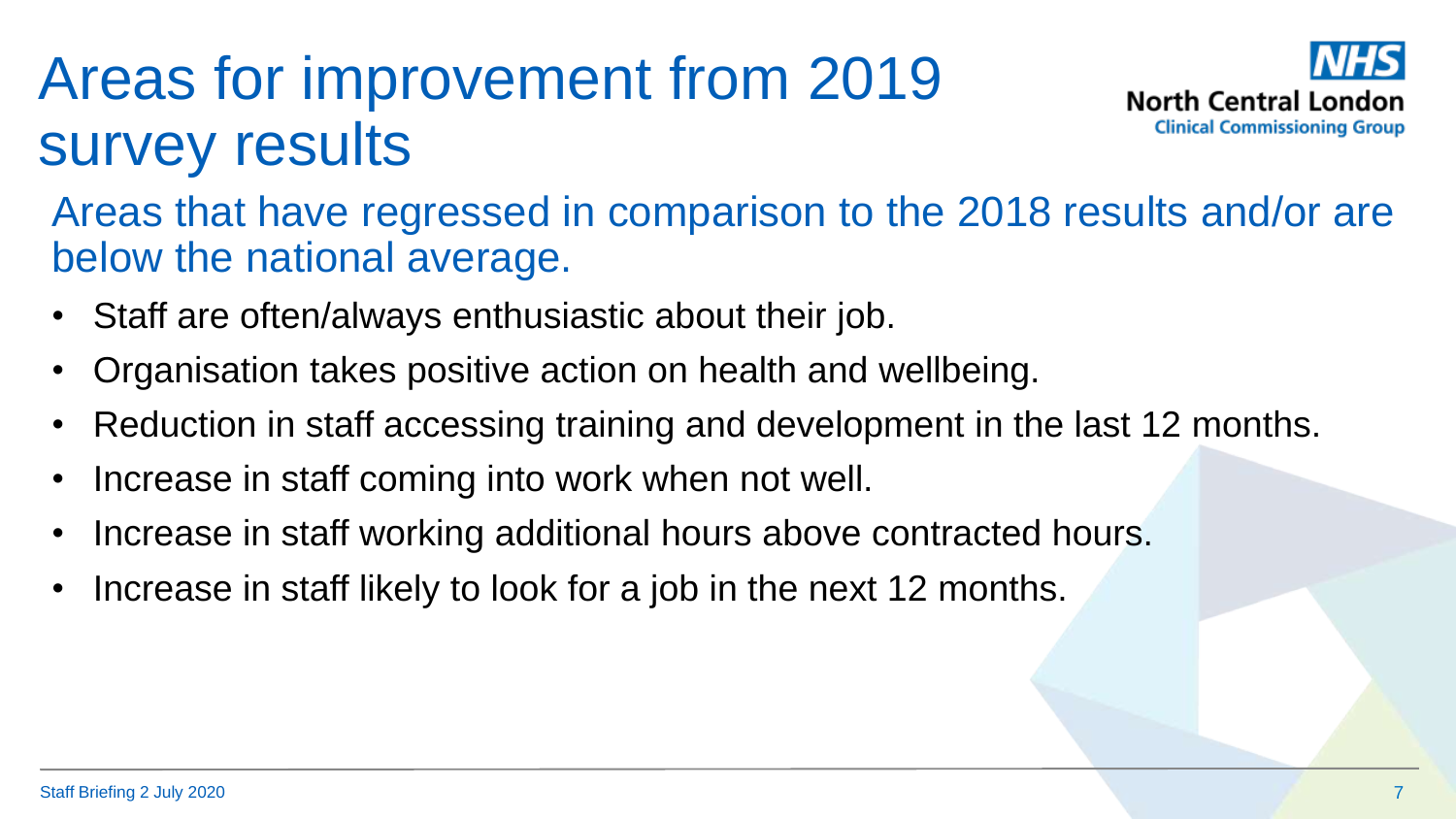## Additional key findings from 2019 survey results



- The most important health and wellbeing initiative for staff is maintaining a good work/life balance, followed by improving physical and mental health through workplace initiatives.
- Over 70% of respondents do not consider that the set up of their equipment and work space provides an adequate work environment.
- Over 80% of respondents feel that it is important for there to be shared values and 70% of respondents would like to be involved in developing shared values.
- Less than half the respondents felt there is a clear vision for the future.
- Over half the respondents consider that the Leadership Team creates an inclusive culture that values diversity.
- 70% of respondents feel they are kept up to date with developments and changes across the CCG.
- 60% of respondents feel that communication from the CCG is delivered in a timely way.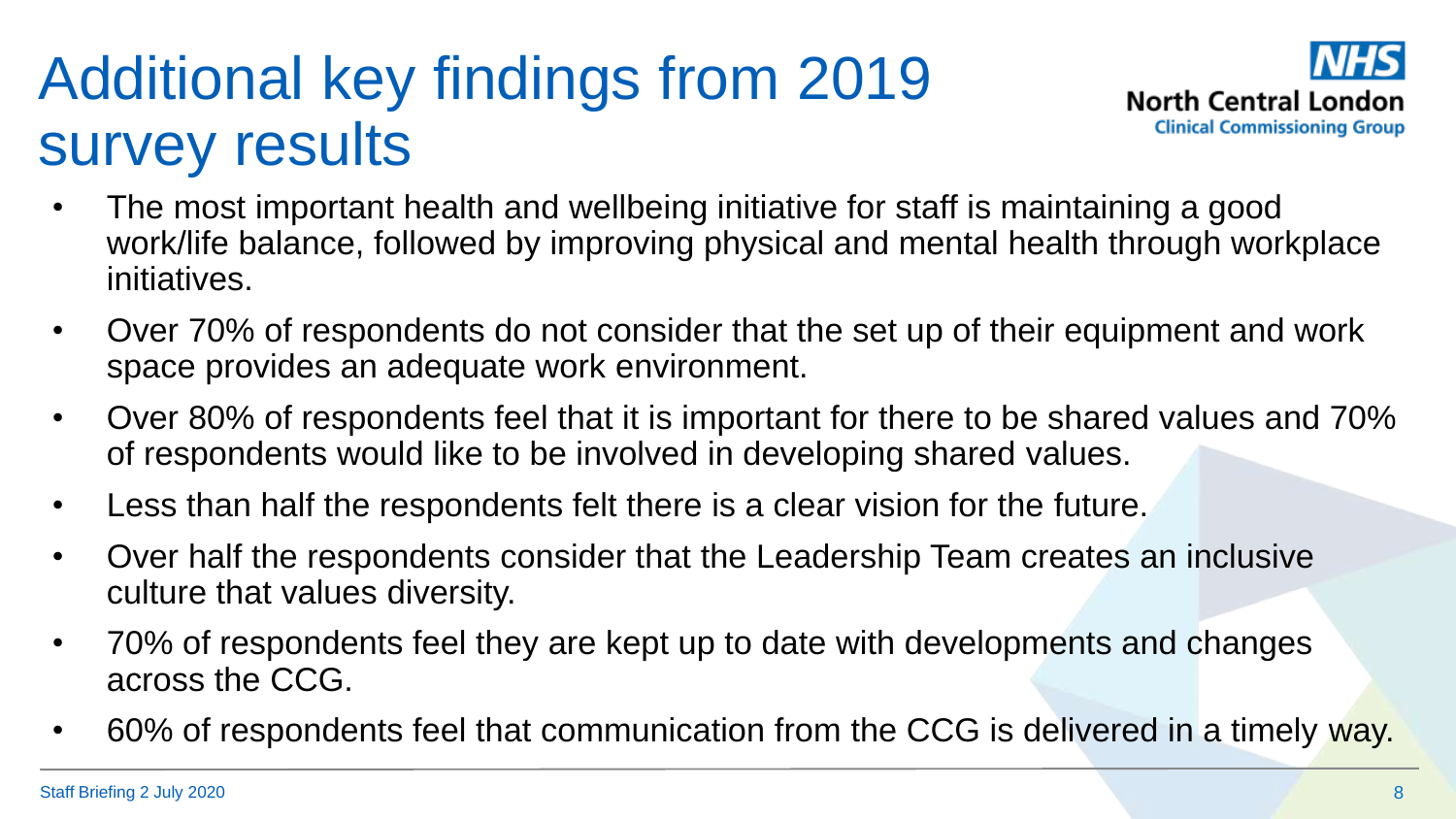



- Full results from the 2019 Annual NHS Staff Survey will be published on the intranet and linked from the staff newsletter this week.
- <https://intranet.northcentrallondonccg.nhs.uk/working/staff-briefings.htm>
- Develop and implement an Action Plan Forward Planner to address the areas of improvement.
- Some of the areas that were identified as requiring improvement were also identified in the supporting staff during Covid-19 survey and therefore will be addressed imminently in the short term by the supporting staff during Covid-19 action plan, with these actions focussing on supporting staff to work from home.
- Develop and launch Engaging our People and Staff Diversity Network Forums to address areas of improvement that need to be put in place in the medium–long term.
- Ongoing updates and communication to all staff.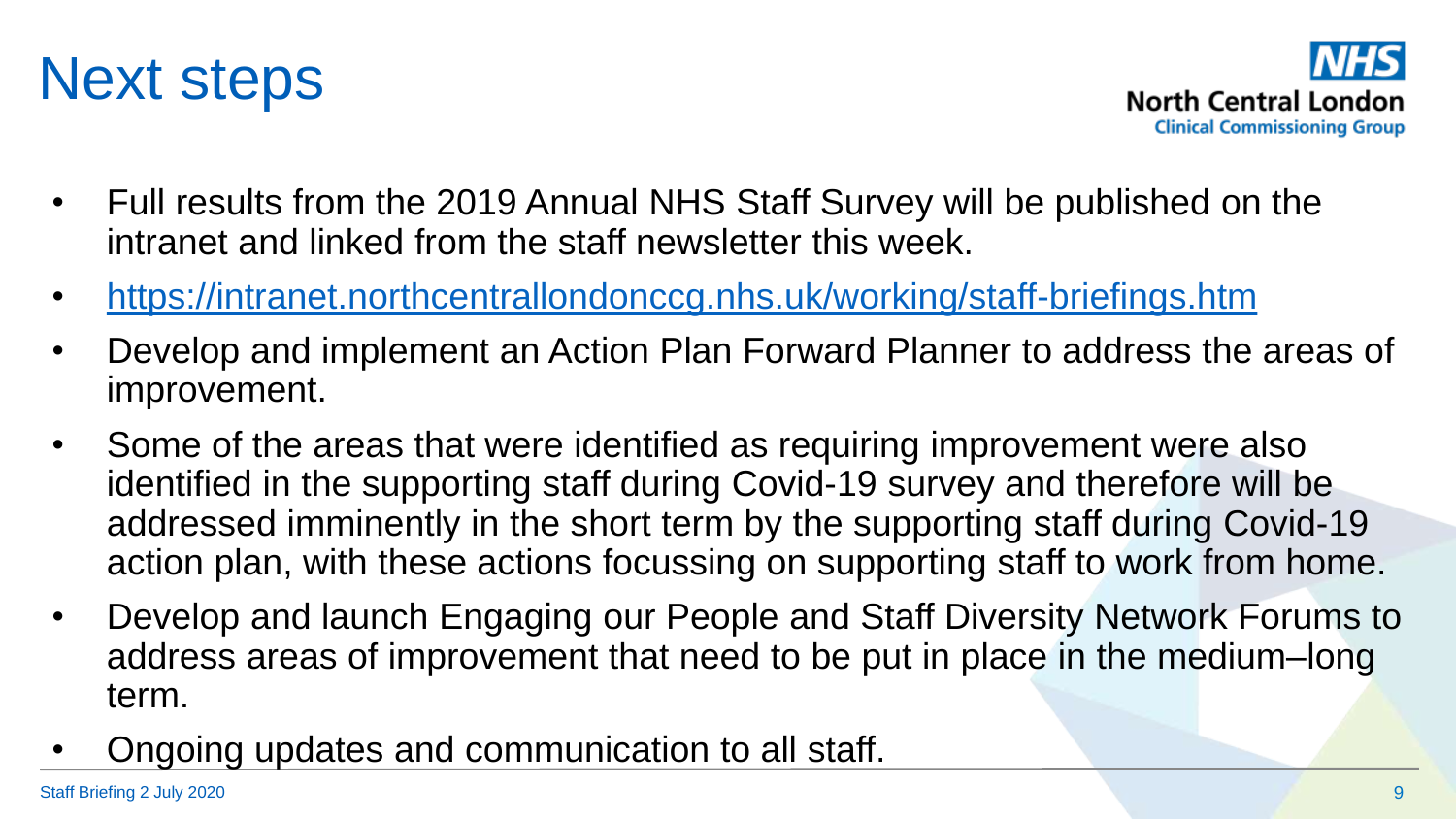



| <b>Action</b>                                                                                                                 | Timescales                         |
|-------------------------------------------------------------------------------------------------------------------------------|------------------------------------|
| Begin implementation of immediate actions from the Supporting Staff<br>during Covid-19 action plan                            | June $-$ July 2020                 |
| Develop Engaging our People and Staff Diversity Network Forums                                                                | June - July 2020                   |
| Launch Engaging our People and Staff Diversity Network Forums                                                                 | August 2020                        |
| Engaging our People Forum and Staff Diversity Network to determine<br>actions to be put into place in the medium to long term | August 2020 -<br><b>March 2021</b> |
| The Engaging our People Forum and Staff Diversity Network Forum will                                                          | From August 2020                   |
| provide regular updates to staff on development and implementation of<br>their respective action plans                        |                                    |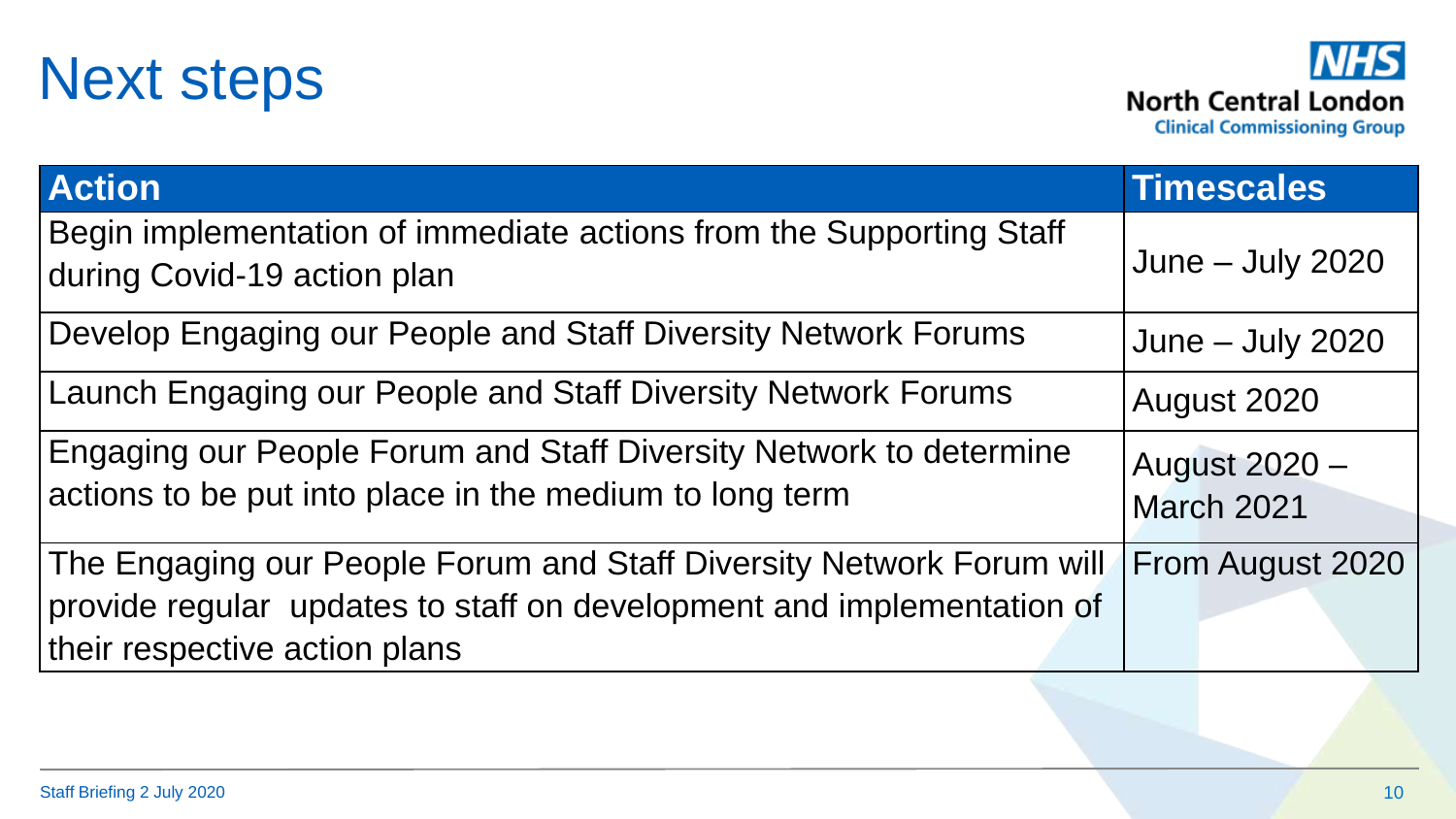



#### HR transition FAQs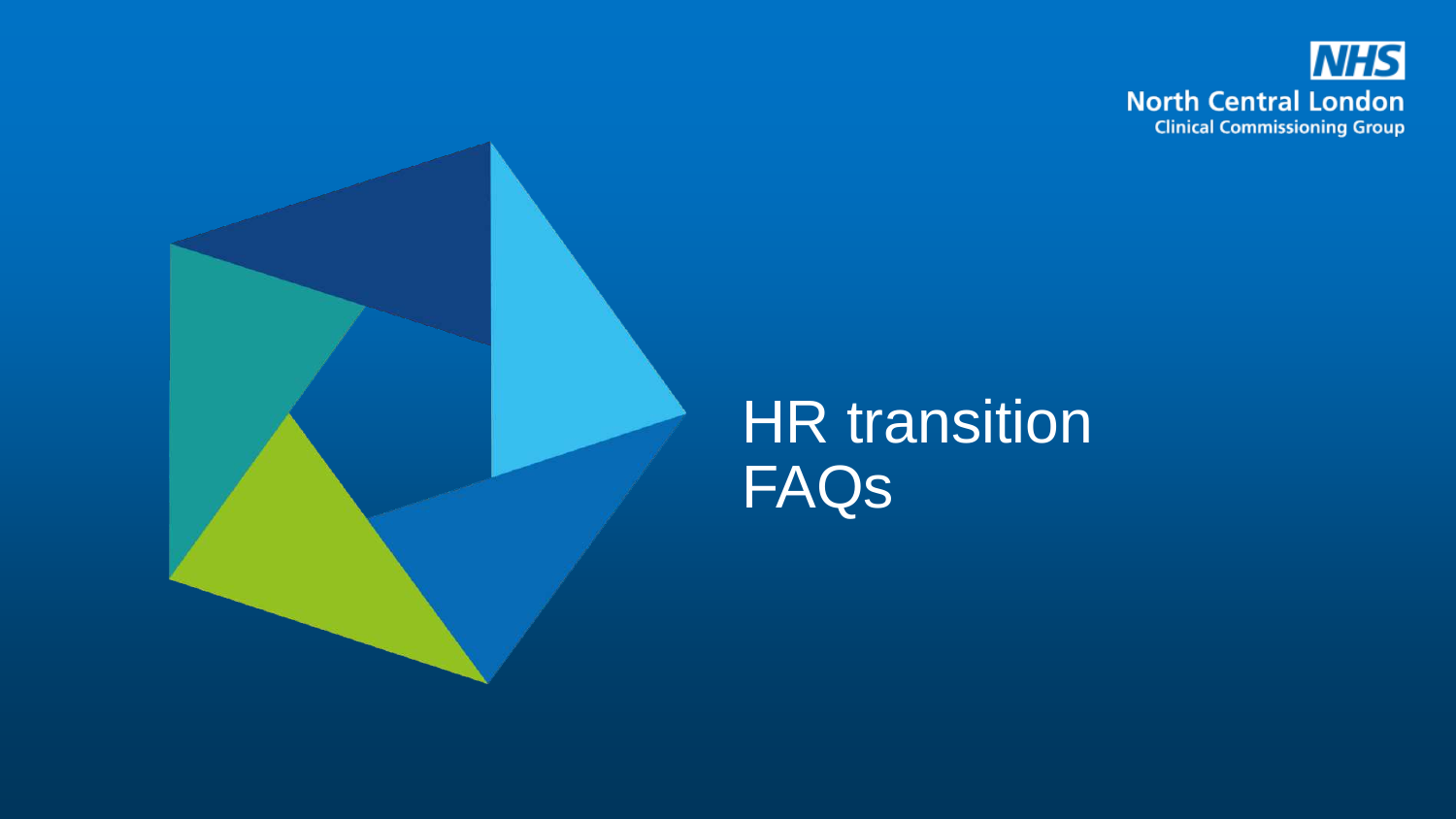# HR Transition FAQs



- Following the consultation update from Frances O'Callaghan, Accountable Officer, that we will be stopping the current restructure in order to restart the process, we received a number of questions from staff.
- FAQs have been prepared and will be published on the staff intranet later today.
- The FAQs have been grouped into the following themes:
	- o Consultation process and timelines
	- o Future operating structures
	- Staff on secondments/fixed term contracts/interim arrangements
	- o Recruitment to posts during the change programme
	- o Staff support
	- o Financial savings.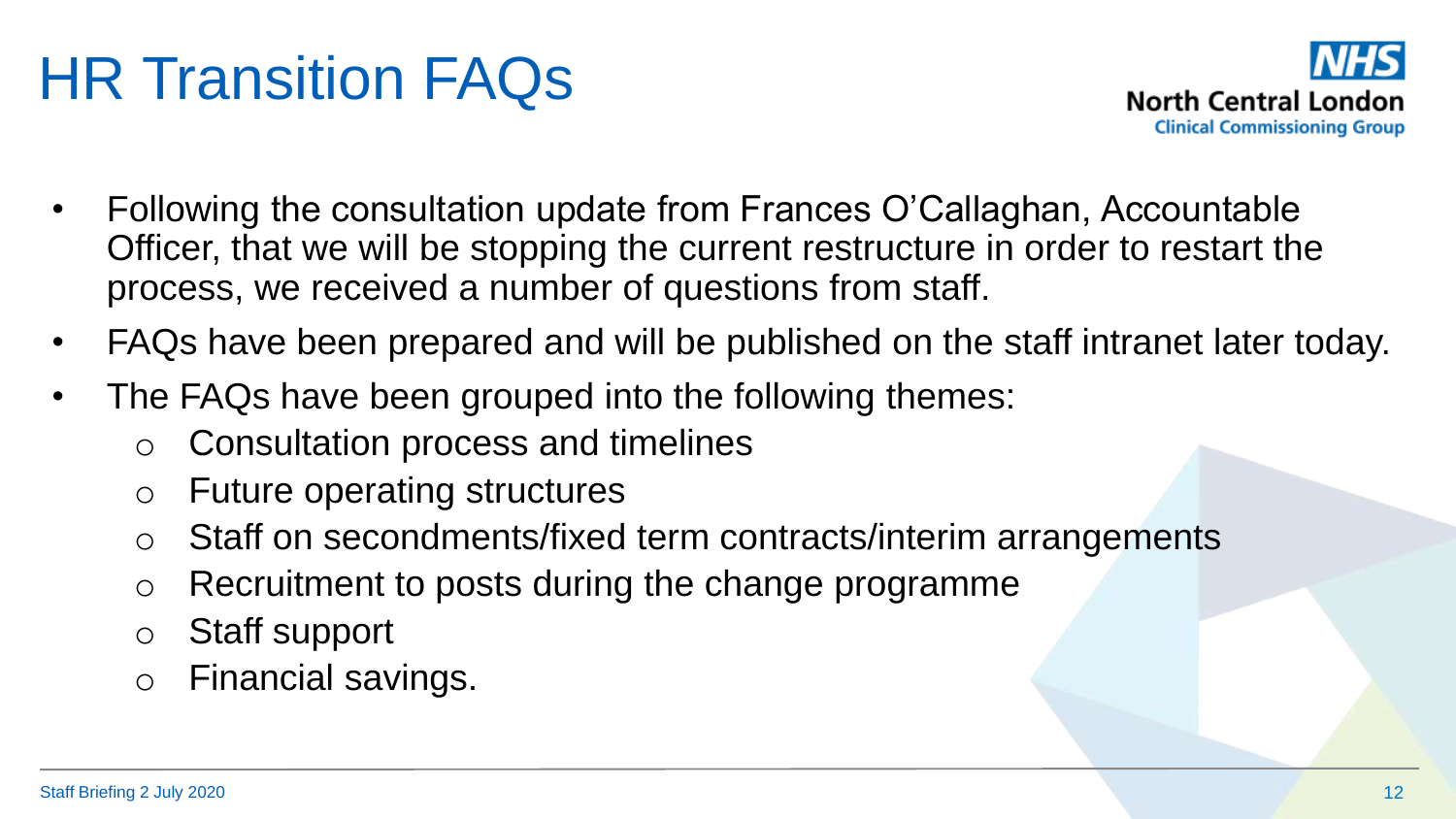

# NCL CCG Executive Management Team restructure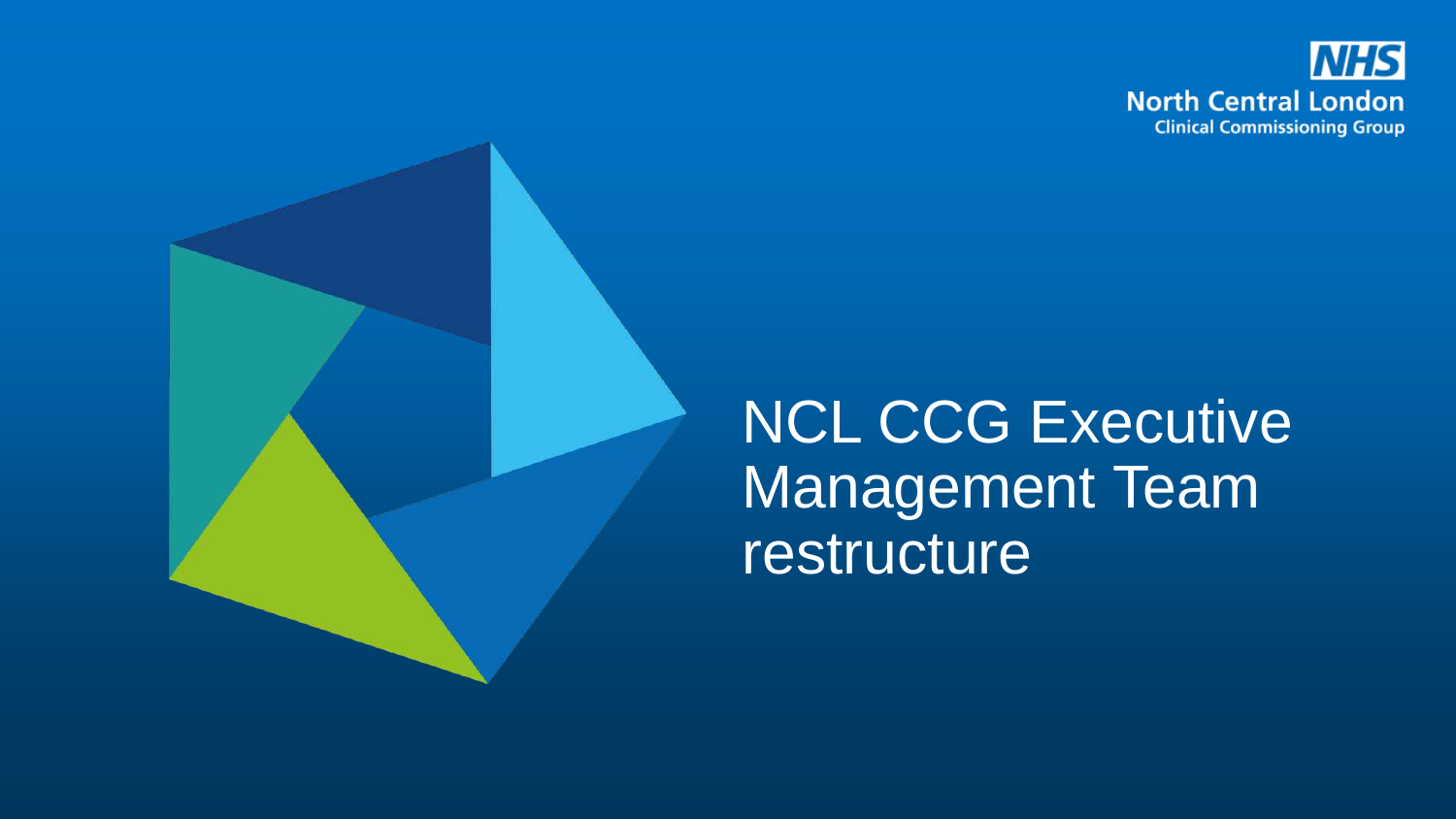

- As collaborative commissioning arrangements increasingly look to influence population health, we will need to work differently by taking a more relational – rather than a compliance – approach with providers, focusing on continuous improvement support rather than performance monitoring to reflect the new changing role of the commissioner.
- Refocusing our purpose will mean that some of the roles and functions we currently perform in the system will need to change.
- Changes to our roles will require different behaviours, new skills, and ultimately a wholesale review of how we organise ourselves.
- These changes will need to happen rapidly; we will need to foster a new culture of partnership, innovation and value.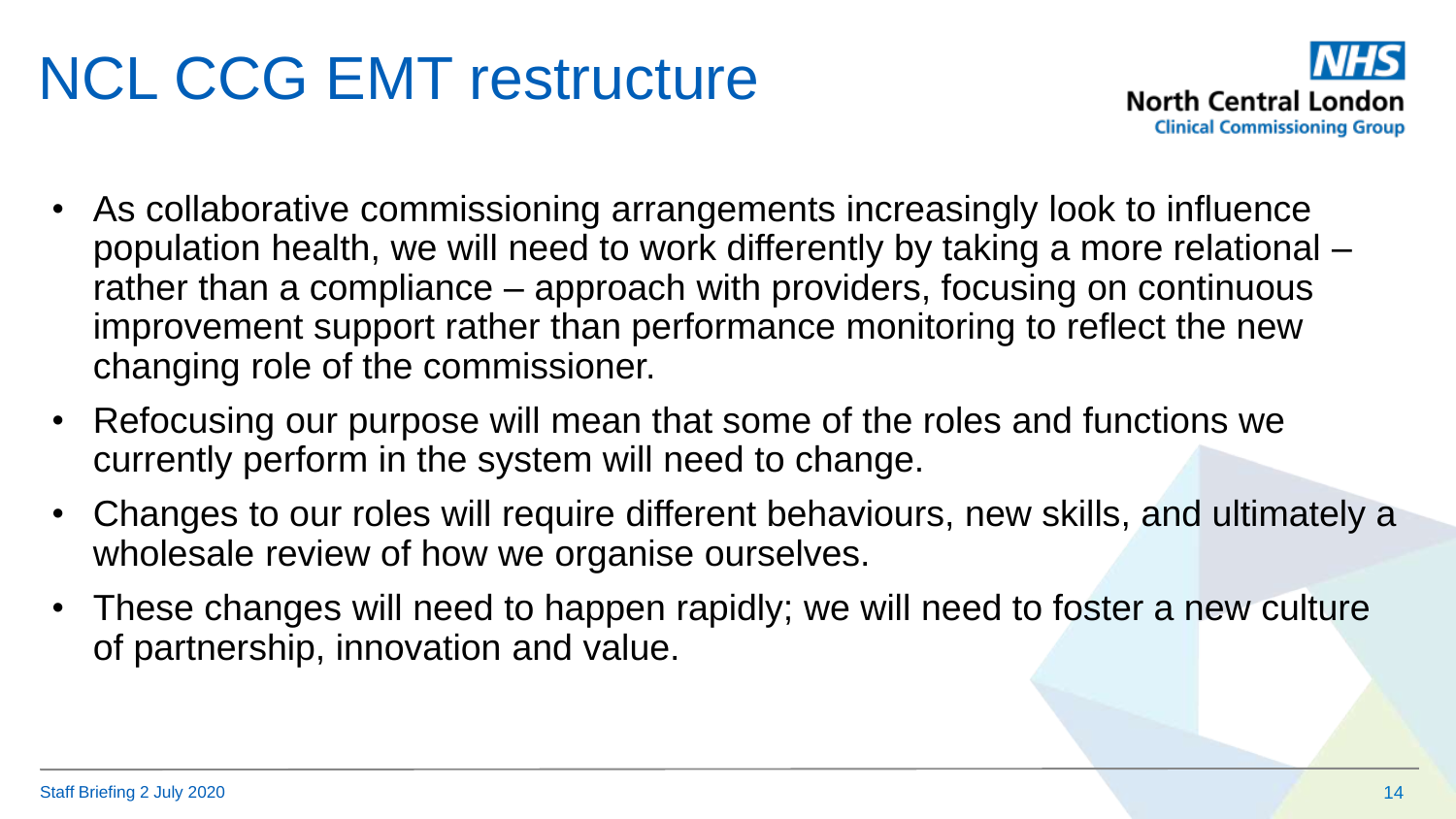

- This also means facilitating the continued development of integrated delivery partnerships at a Borough level.
- We need to take into consideration the changing role of the commissioner, our priorities and thinking through the best approach to delivery. This includes our ongoing focus on those areas best undertaken once for NCL and those areas that are best undertaken at Borough level and within integrated care partnerships.
- The communication from Frances O'Callaghan, Accountable Officer, a couple of weeks ago stated that the change process will begin over the summer.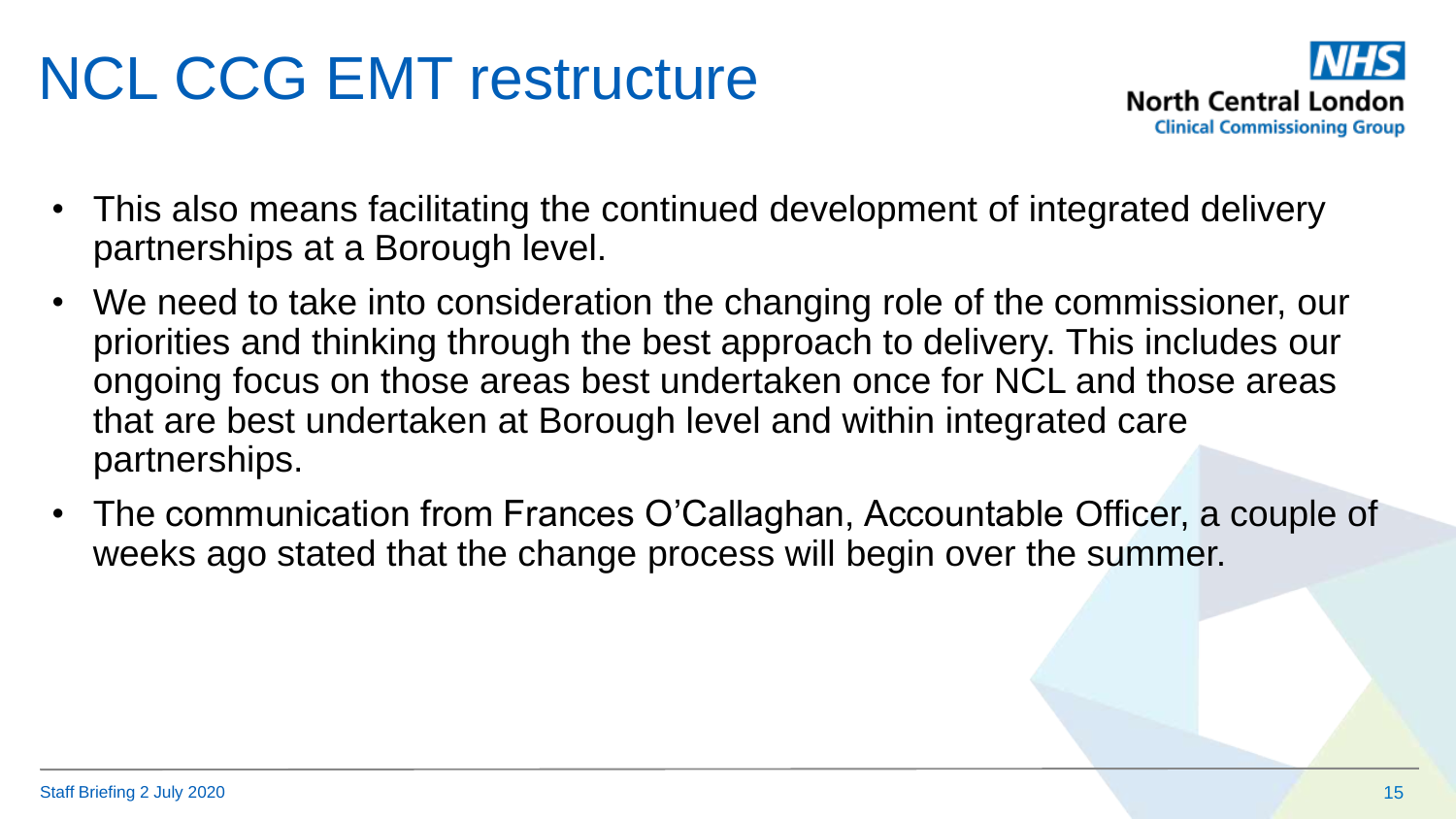

- The first stage a review of the current NCL Executive Management Team structure – has been undertaken.
- A consultation on a new proposed NCL CCG EMT structure will commence during the month of July.
- The consultation will take place with those staff (NCL CCG EMT) directly affected by change only.
- On completion, the final EMT structure will be shared with all staff, in accordance with the CCG's Change Management Policy.
- Following the implementation of the NCL EMT structure, the newly appointed Executive Directors will commence a review of the size and composition of the workforce for their areas of responsibility.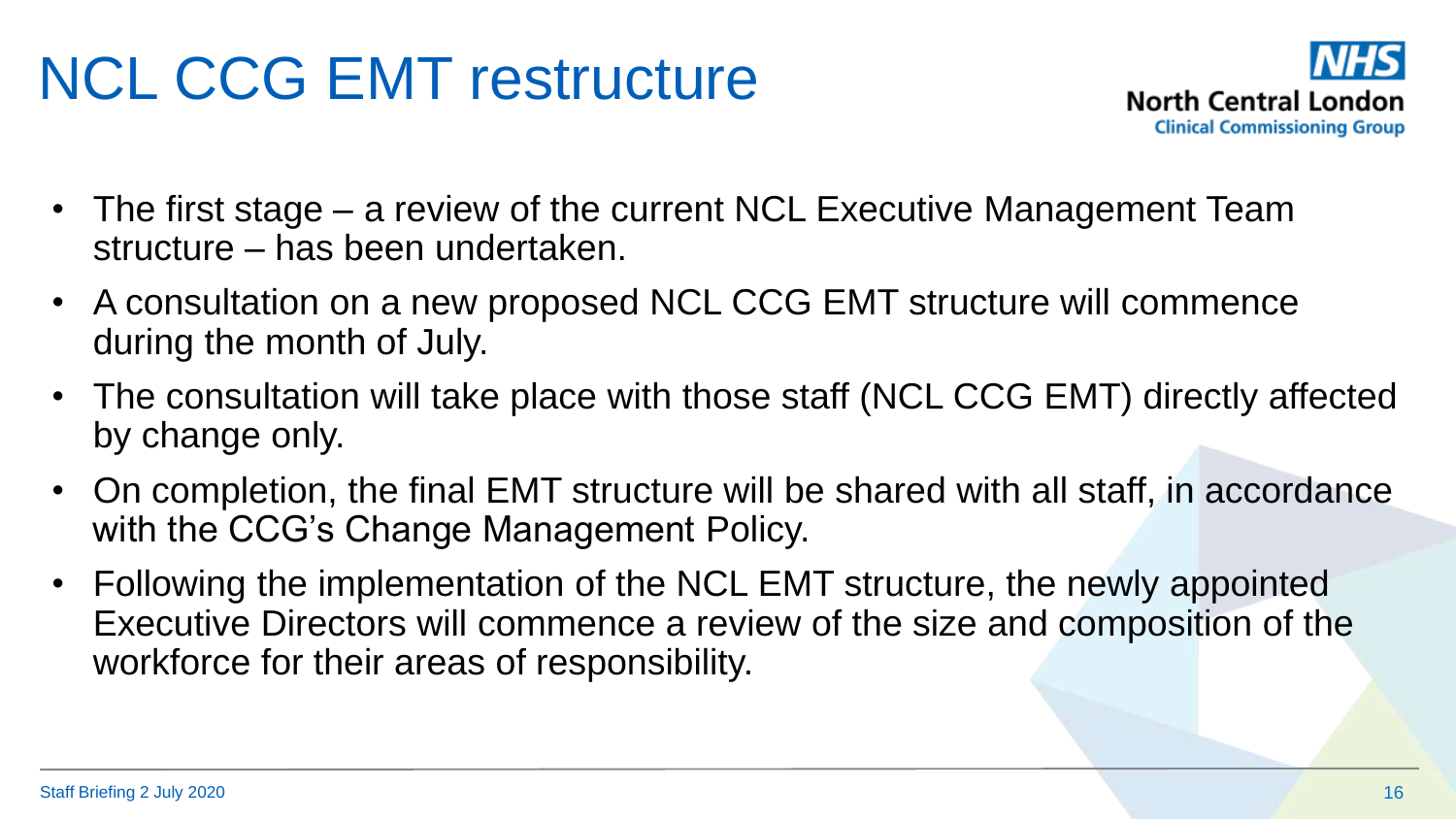

- Following this review, a consultation process will commence in accordance with the HR policies and procedures.
- The date for the remainder of the organisation has not yet been set, however, staff will be updated as early as possible.
- The consultation period will be in line with the CCG's Change Management Policy.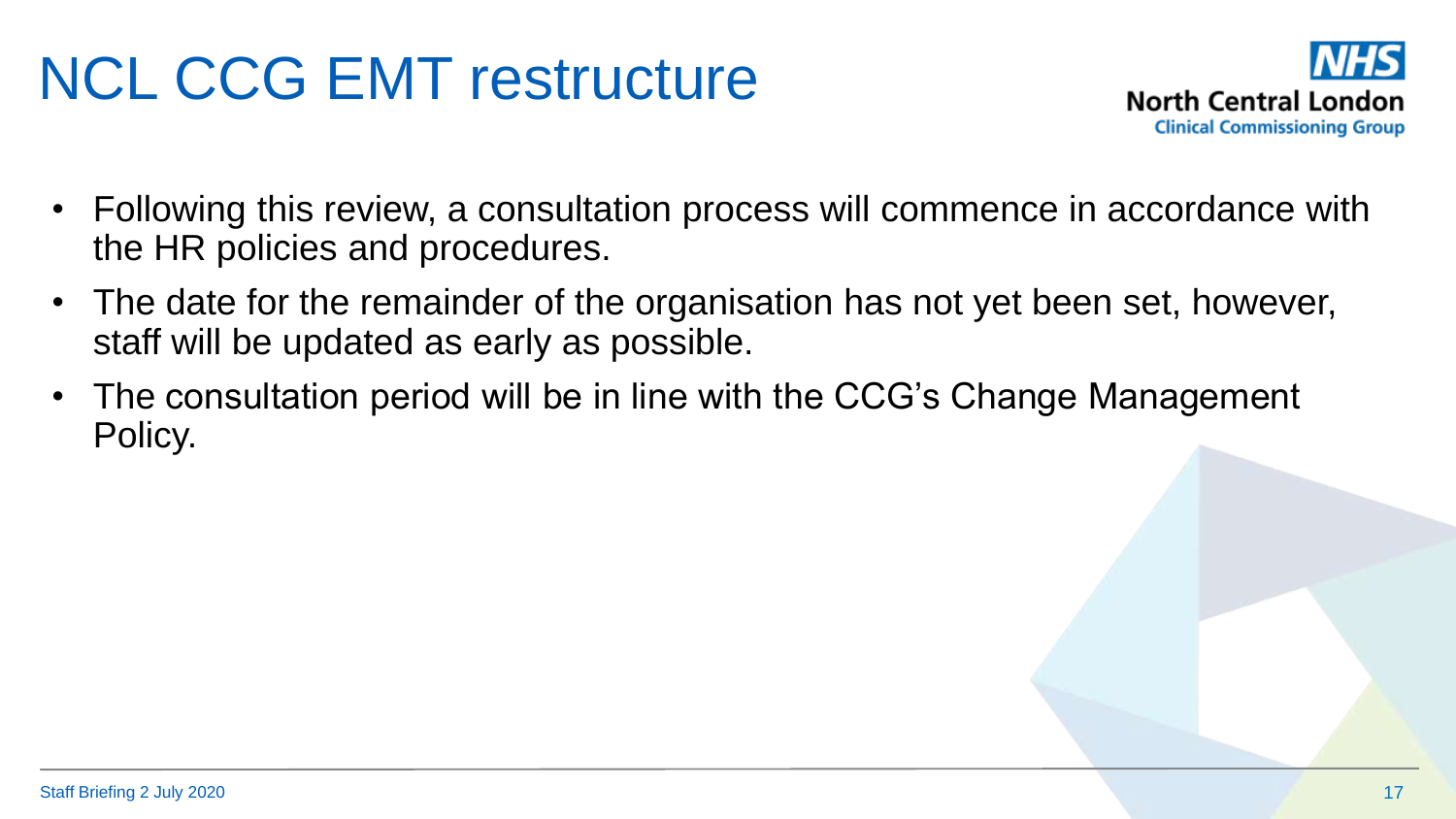



**Restarting** services across North Central London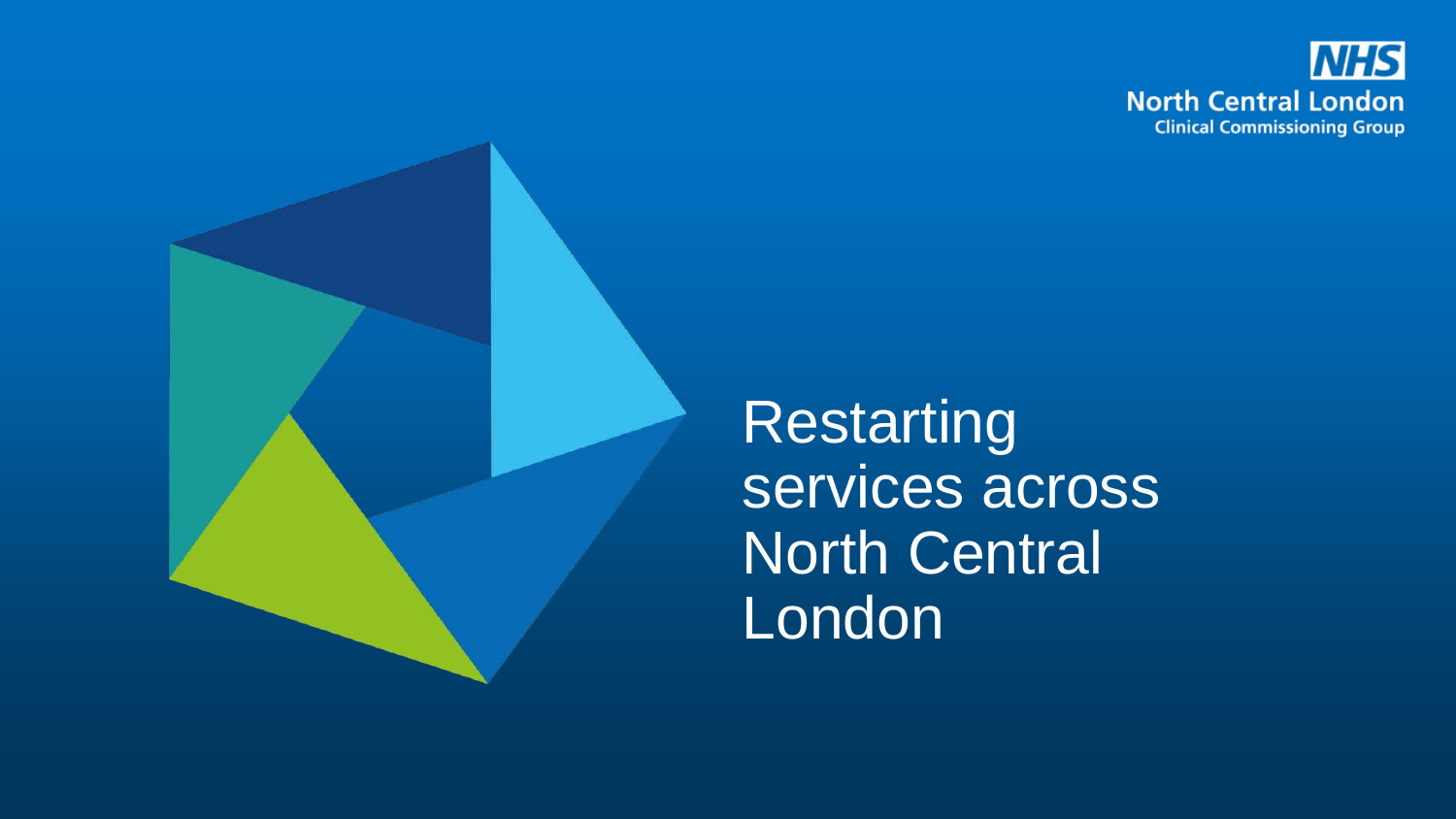#### Restarting services in NCL



- Urgent elective care has restarted in the past few weeks across NCL.
- Our clinicians have been prioritising care for patients based on clinical need.
- Our infection prevention and control leads across NCL have been working together to implement robust and consistent infection prevention and control measures, including physical distancing, face masks for all staff, patients and visitors, and appropriate use of PPE.
- These measures will ensure our health and care settings are as safe as possible for staff and patients.
- Within 4-6 weeks we aim to have treated the most urgent patients across NCL, or put in place care plans for their future treatment, and we will then be able to offer care to the next cohort of patients. We will use clinical prioritisation so that we are offering care based on clinical need.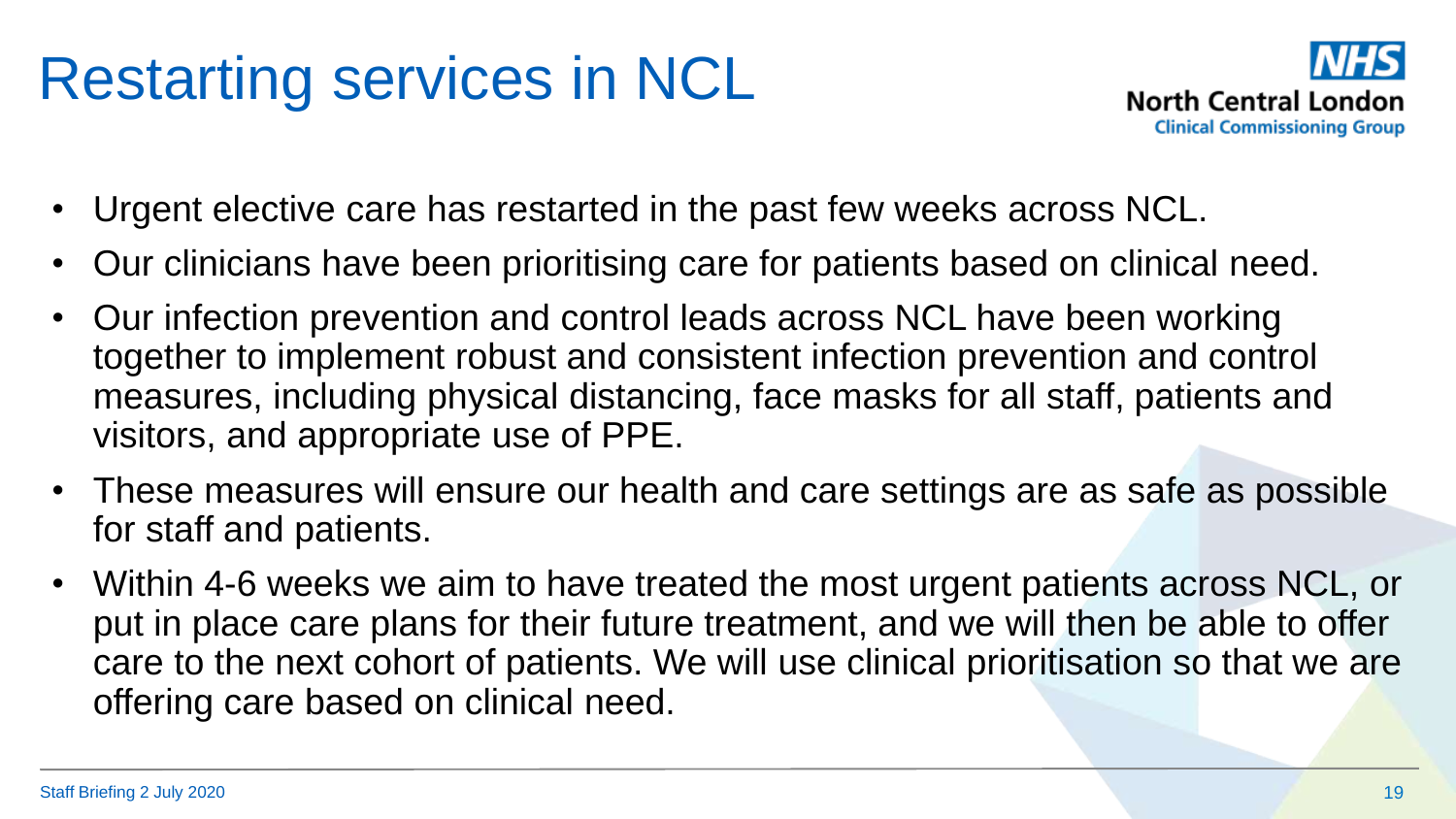## Restarting services in NCL



- We are working with clinicians across NCL to use a consistent clinical prioritisation process to ensure care is provided fairly and equitably, based upon clinical need and making the best use of our resources including theatre capacity, beds, workforce and PPE.
- It is anticipated that we will expand beyond the most urgent patients in July.
- As we restart planned hospital services, we are also looking at the best way to restart community services across NCL.
- We need to ensure that we have sufficient resources for the key priority areas, we are aligned to national guidance and that services are accessible across NCL.
- Another priority is increasing our capacity for diagnostic testing to reduce the amount of time that patients are waiting for tests.
- Phlebotomy hubs are being set up across NCL to address this immediate need.
- We're also looking at ways the independent sector could support our efforts.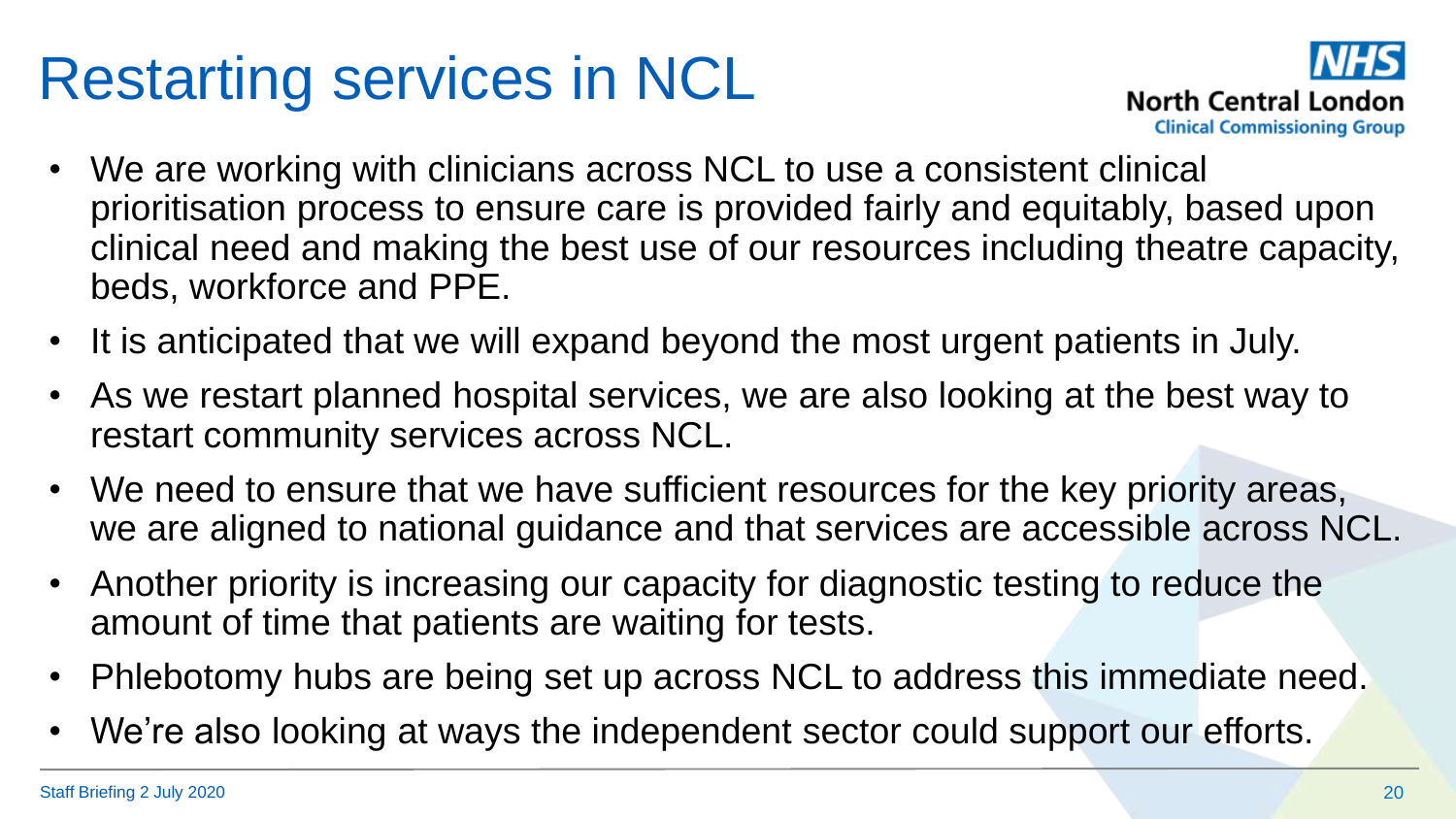#### Restarting services in NCL



- Due to services being paused or offered in reduced ways throughout the Covid-19 response, some of our routine referral processes have been affected.
- To help facilitate onward referrals to secondary care, an overarching operating model for referrals is being implemented across NCL.
- There will be limited changes for practices in Barnet, Camden and Enfield as they already have a referral support service in place.
- A referral support service will be introduced across Haringey and Islington practices, with some practices selected to test the model in the coming days before wider, rapid rollout.
- The introduction of a consistent operating model is one action that will support patients across NCL to have equitable access to care while services begin to come back online.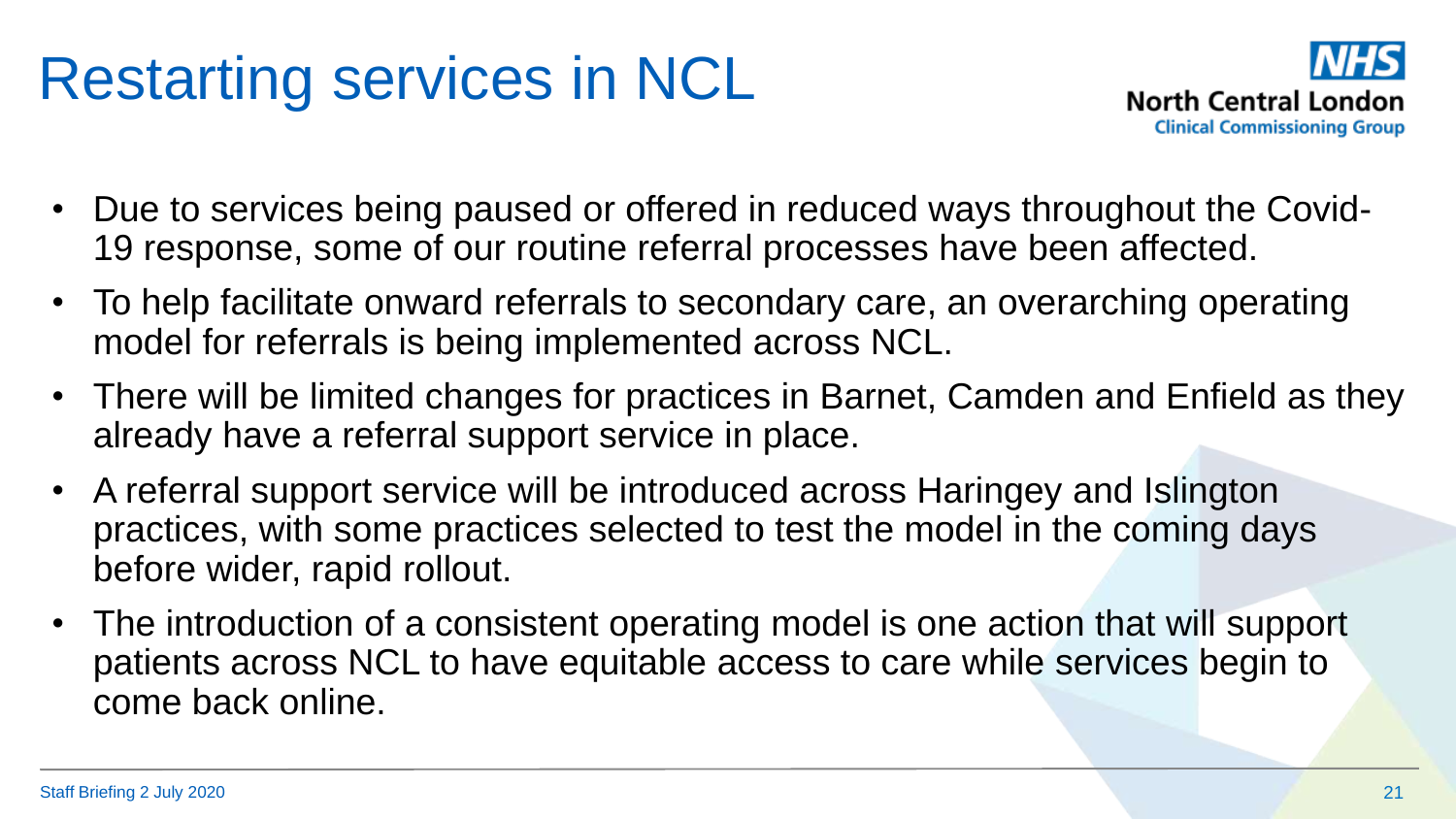



#### Mental Health in North Central London